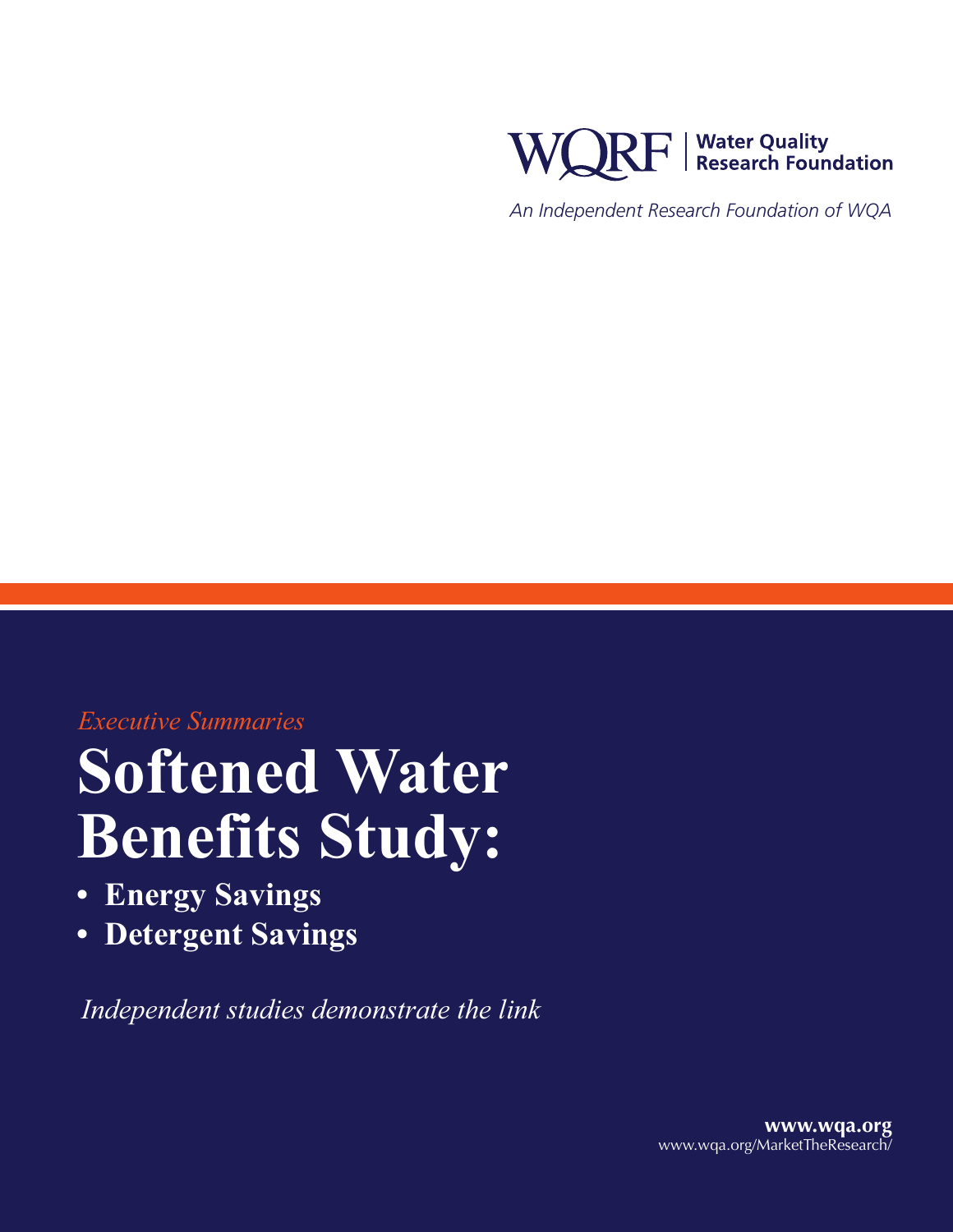*Introduction*



#### **The Energy Savings Study (aka The Battelle Study)**

#### **Study on Benefits of Removal of Water Hardness (Calcium and Magnesium Ions) From a Water Supply**

This study tested devices fed with softened and unsoftened water under controlled laboratory conditions designed to accelerate the waterside scaling in the device and quantify the performance efficiency. The project specifically focused on efficiency improvements in household water heaters from use of softened water, and the subsequent effect on performance of fixtures, such as low-flow showerheads and faucets, and appliances, such as laundry washers and dishwashers. For this study, Battelle tested 30 water heaters supplied by WQA over a 90-day period using a Battelle-developed and WQA-approved test protocol. Battelle simultaneously studied the effect of water hardness on performance of faucets, low-flow showerheads, dishwashers, and laundry washers. Using the empirical data generated from the water heater testing and the effect on performance of fixtures and appliances, Battelle developed a differential carbon footprint assessment for homes using unsoftened water vs. softened water.

#### **The Detergent Savings Study**

#### **Evaluation of Relative Effects of Hardness, Detergent Dose and Temperature to Evaluate Stain Removal Efficacy, and/or Use of Less Laundry Detergent at Lower Water Temperatures**

The laundry study investigated stain removal with varying levels of hardness, detergent dose, and temperature. Detergent usage was 50, 75 and 100% of the manufacturers recommended level. Water hardness ranged from 0 to 513 ppm (30 grains/gallon). Wash temperature was 60, 80 and 100ºF. Statistical analysis was conducted to compare the ability of softening water to mitigate the adverse effects of lower detergent dosage and lower wash temperature in turn decreasing costs and energy usage.

#### **Evaluation of the Effect of Water Hardness on Performance of Automatic Dishwasher Detergents and Savings Possible by Softening Water**

Detergent savings was also evaluated for dishwashers. The detergent savings study included tests for removing difficult soils in addition to the spot and film evaluation. The relationship between detergent dose and hardness was investigated with three nonphosphate automatic dishwashing detergents with two consecutive wash-dry cycles for spot and film. One detergent was evaluated for five cycles to ensure that effects do not change with increased number of cycles.

The Energy Savings Study was conducted in 2009 in conjunction with the Battelle Memorial Institute and funded by the Water Quality Research Foundation. The Detergent Savings Study was conducted in 2010 in conjunction with Scientific Services S/D, Inc. and funded by the Water Quality Research Foundation.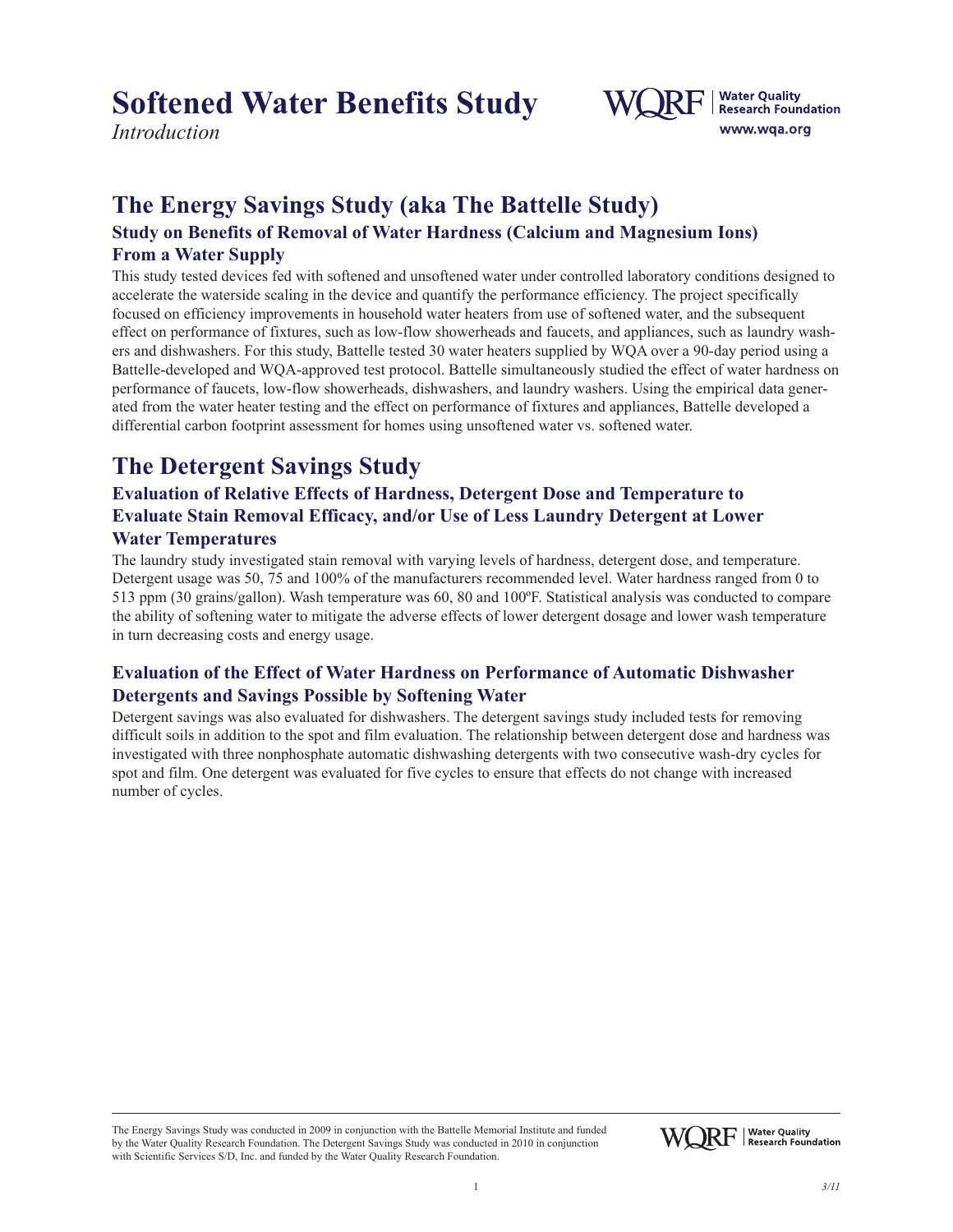*Energy Savings*



### **Executive Summary**

This study tested devices fed with softened and unsoftened water under controlled laboratory conditions<br>designed to accelerate the waterside scaling in the device and quantify the performance efficiency. The precifically f designed to accelerate the waterside scaling in the device and quantify the performance efficiency. The project specifically focused on efficiency improvements in household water heaters from use of softened water, and the subsequent effect on performance of fixtures, such as low flow showerheads and faucets, and appliances, such as laundry washers and dishwashers. For this study, Battelle tested 30 water heaters supplied by WQA over a 90-day period using a Battelle-developed and WQA-approved test protocol. Battelle simultaneously studied the effect of water hardness on performance of faucets, low-flow showerheads, dishwashers, and laundry washers. Using the empirical data generated from the water heater testing and the effect on performance of fixtures and appliances, Battelle developed a differential carbon footprint assessment for homes using unsoftened water vs. softened water.

#### **Water Heater Results**

Battelle set up and tested ten storage-type gas water heaters, ten storage-type electric water heaters, and ten instantaneous gas water heaters with the following specifications using an accelerated scaling methodology developed at Battelle.

- Gas Water Heaters (10), 40 gal, 38,000 Btu/h burners
- Electric Water Heaters (10), 40 gal, 4500 W heating elements
- Tankless Gas Water Heaters (10), 199,000 Btu/h burners

Five of each type of device were tested without any preconditioning of the water supply, and the other five were tested using a water softener to remove hardness constituents from the water supply. Five units were chosen for each of the groupings in order to be able to calculate 95 percent confidence intervals for the results.

At the start of the test, and at approximately one week intervals, the thermal efficiency of each water heater was measured to determine the change in efficiency as waterside scale built up in each water heater. Each water heater was instrumented to measure the inlet and outlet water temperature at 15-second intervals, the amount of hot water generated, and the amount of energy (gas or electric) used to produce the hot water. These data were used to calculate the average thermal efficiency of the water heater.

In summary, the electric and gas storage water heaters, and the instantaneous gas water heaters on soft water, performed well throughout the entire testing period. Although the pressure regulators and needle valves were tweaked throughout the testing to maintain constant testing conditions, all of the water heaters on soft water required minimal attention because the conditions were very stable. This is reflected in the efficiency data for these units that show the efficiency remained essentially constant over the duration of the testing with the variations being within the experimental error of the instrumentation and testing protocol.

Benefits of Removal of Water Hardness From a Water Supply research study conducted in 2009 in conjunction with the Battelle Memorial Institute and funded by the Water Quality Research Foundation.

The Business of Innovation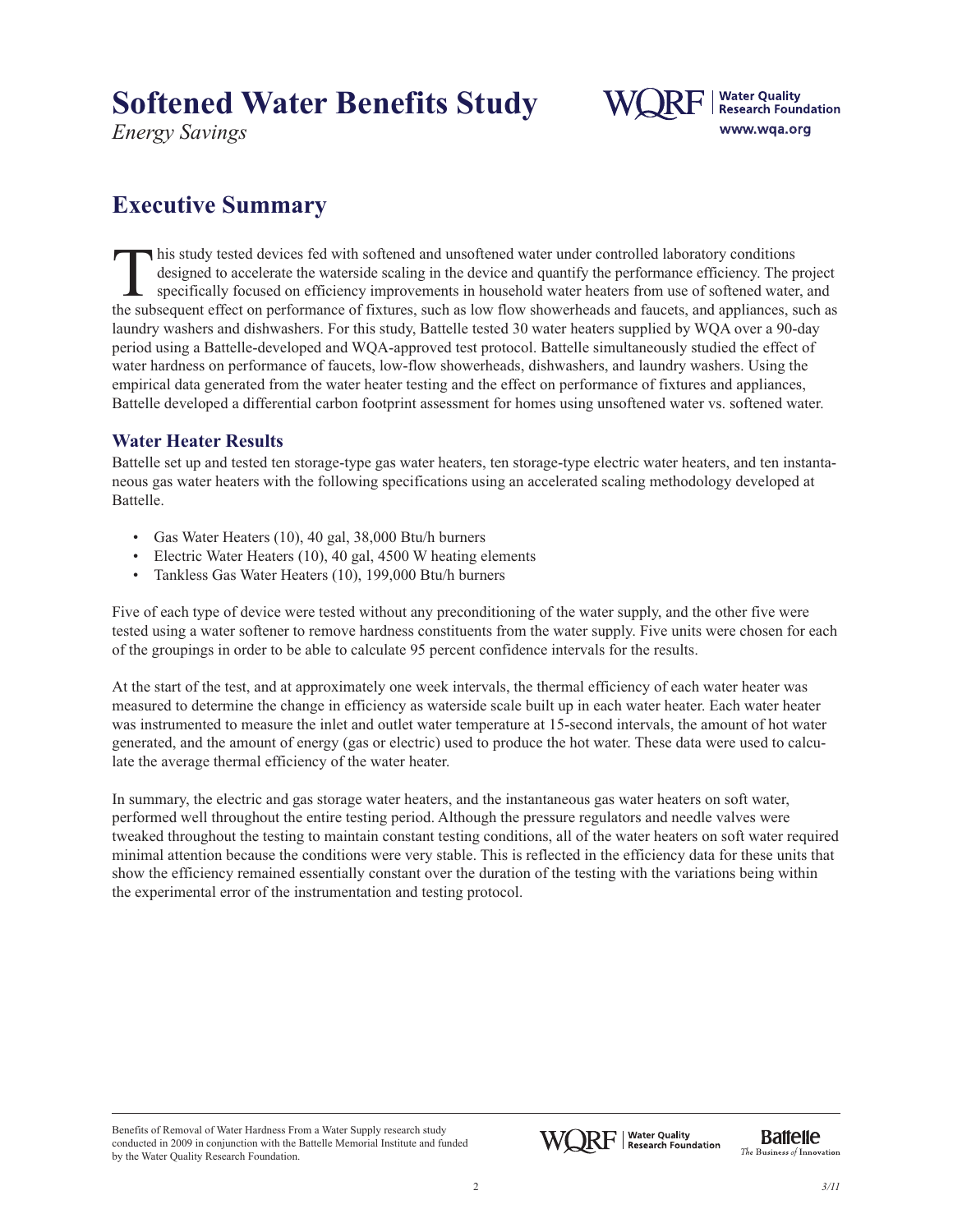*Energy Savings*

In contrast, none of the electric or gas storage water heaters or the instantaneous gas water heaters on unsoftened water made it through the entire testing period because the outlet piping system consisting of one-half inch copper pipe, a needle valve, and a solenoid valve became clogged with scale buildup. Although the pressure regulators and needle valves were tweaked throughout the testing to try to maintain constant testing conditions, all of the water heaters on unsoftened water were removed from the testing at some point due to the inability to maintain sufficient flow.

| <b>Water Heater</b><br><b>Type</b> | <b>Water Supply</b> | <b>Test Start</b> | <b>Test End</b> | <b>Equivalent Field</b><br><b>Service (Years)</b> | Average<br><b>Annual Scale</b><br>Accumulation <sup>1</sup><br>(grams/year) | Carbon<br>Footprint <sup>2</sup><br>(kg CO <sub>2</sub> /gal<br>hot water) |
|------------------------------------|---------------------|-------------------|-----------------|---------------------------------------------------|-----------------------------------------------------------------------------|----------------------------------------------------------------------------|
| Instantaneous<br>Gas               | <b>Unsoftened</b>   | 80                | $72^{3}$        | 1.6                                               | <b>NA</b>                                                                   | 0.052                                                                      |
|                                    | <b>Softened</b>     | 80                | 80              | 1.6                                               | <b>NA</b>                                                                   | 0.050                                                                      |
| Gas Storage                        | <b>Unsoftened</b>   | 70.4              | 67.4            | 2.0                                               | 528                                                                         | 0.066                                                                      |
|                                    | <b>Softened</b>     | 70.4              | 70.4            | 2.25                                              | $\overline{7}$                                                              | 0.056                                                                      |
| Electric Storage                   | <b>Unsoftened</b>   | 99.5              | 99.5            | 1.25                                              | 907                                                                         | <b>Not Determined</b>                                                      |
|                                    | <b>Softened</b>     | 99.3              | 99.3            | 1.25                                              | 14                                                                          | <b>Not Determined</b>                                                      |

#### **Table ES-1 – Summary of Results for Water Heaters**

Notes: <sup>1</sup> The submerged heating element in an electric water heater operates at very high temperatures which results in a high rate of scale buildup in electric water heater when compared to a gas water heater.

<sup>2</sup> Average over 15 years Equivalent Life.

<sup>3</sup> Deliming or Cleaning was performed at this point.

A summary of the results, discussed in the following paragraphs, is provided in Table ES-1. The instantaneous water heaters on unsoftened water had to be delimed at 1.6 years of equivalent field service, and the average efficiency of these units dropped from 80 percent at the start of the test to 72 percent when they were delimed. After deliming, the average efficiency of these units increased to about 77 percent, but was still below the 80 percent starting efficiency. The cost implications of these findings are addressed in this report.

The average efficiency of the gas storage water heaters on unsoftened water dropped from 70.4 percent at the start of the test to 67.4 percent at two years equivalent field service. These data were used to derive equations to predict the efficiency of gas storage water heaters as a function of water hardness and daily household hot water usage. The average rate of scale buildup in the gas storage water heaters on unsoftened water was about 528 gm/yr (1.16 lb/yr). The average rate of scale buildup in the gas storage water heaters on soft water was about 7 gm/yr (0.01 lb/yr), which is almost negligible.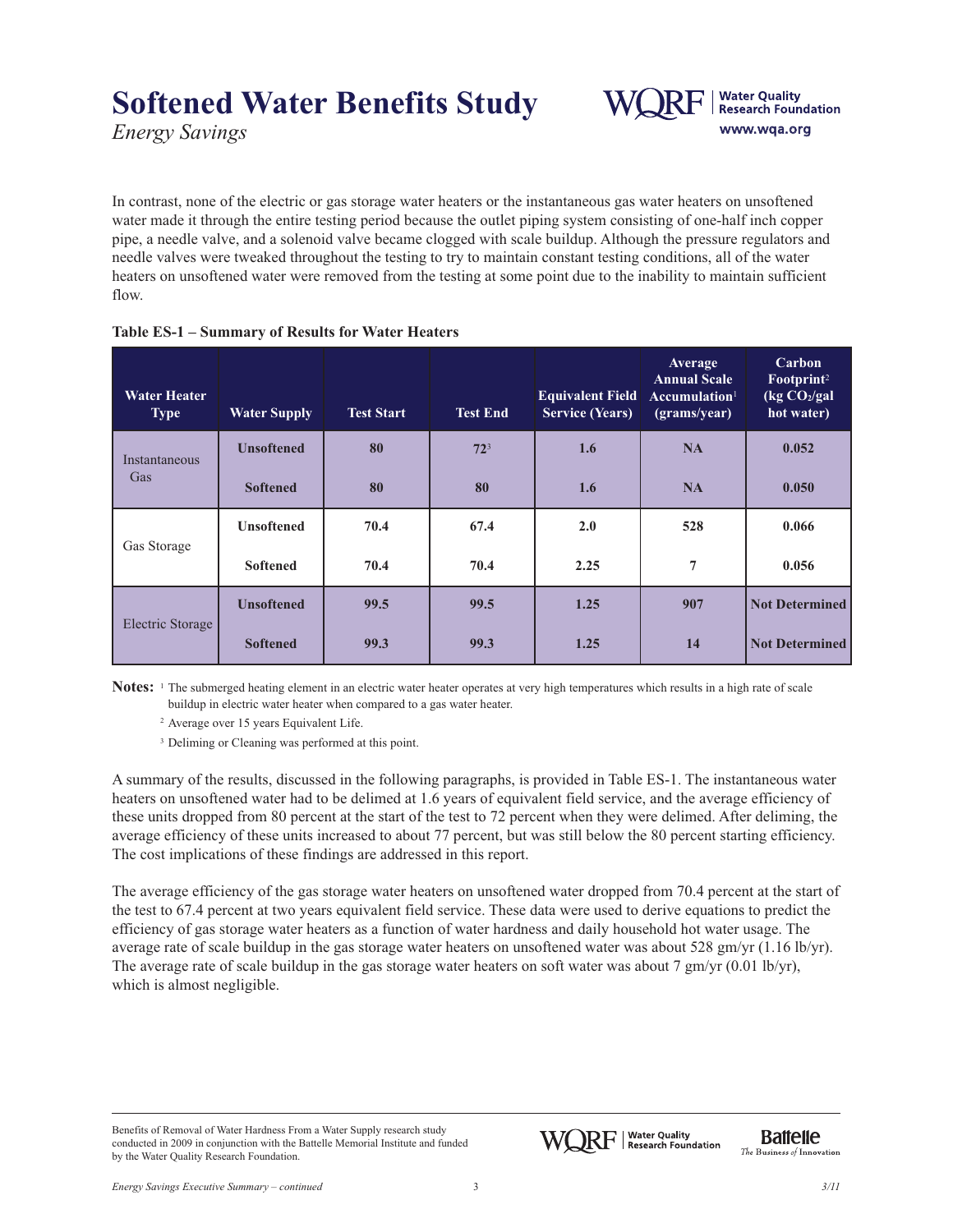*Energy Savings*



The electric storage water heaters on both softened and unsoftened water were able to maintain a constant efficiency throughout the entire test period because the heating elements were completely submerged in the water. However, the life of the heating element in unsoftened water is expected to be shortened due to scale buildup increasing the operating temperature of the element. The average rate of scale buildup in the electric storage water heaters on unsoftened water was about 907 g/yr (2.00 lb/yr). The average rate of scale buildup in the electric storage water heaters on soft water was about 14 g/yr (0.03 lb/yr), which is almost negligible.

#### **Fixtures and Appliances**

Ten low flow showerheads were installed on the hot water supply coming from the instantaneous gas water heaters; five were tested on unsoftened water and five were tested using softened water. The low flow showerheads on unsoftened water were removed from testing as they clogged up to the point of not allowing adjustment to a 1.25 gpm flow rate at any time during the test. All of the low flow showerheads on softened water made it through the testing without any problems. However, the low flow showerheads on unsoftened water clogged after an average of 3,203 gallons of water flow through them. At the end of testing, the low flow showerheads were disassembled and the amount of scale buildup was documented with photographs of the components.

Ten low flow faucets were also installed on the hot water supply coming from the instantaneous gas water heaters; five were tested on unsoftened water and five were tested using softened water. The low flow faucets on unsoftened water were also removed from testing as they clogged up to the point of not allowing adjustment to a 1.25 gpm flow rate at any time during the test. All of the low flow faucets on softened water made it through the testing without any problems. However, the low flow faucets on unsoftened water clogged after the equivalent of 19 days of water flow through the faucets assuming an average household uses about 50 gallons of hot water per day. The collection of scale on the faucets using unsoftened water appears to be the result of scale breaking loose from upstream portions of the plumbing and being trapped in the strainers.

Six dishwashers (Kitchenaid ) and laundry washers (General Electric) were purchased to test the effect of unsoftened water on the performance of the appliances. The electronic controls for this equipment were integrated into the automated data acquisition and control system designed for the testing. The wash and dry cycles of the dishwashers and the wash cycles of the laundry washers were controlled automatically with the units going through eight cycles every 24 hours. The clothes washers were loaded with 7 pounds of restaurant hand towels. The dishwashers were loaded with eight place settings of dishes and flatware. At the end of the 30 days of testing, the dishwashers and clothes washers were examined before a teardown analysis was initiated. The units using softened water were almost completely free of any water scale buildup. In contrast, the units using unsoftened water (26 grains per gallon) had noticeable water scale buildup on all of the interior surfaces after only 30 days of testing. Although both of the dishwashers and clothes washers completed the same number of wash cycles (240), the appearance of the inside of the units using unsoftened water shows that it needs to be delimed and cleaned due to the buildup of scale and deposits. On the other hand, the units using soft water look like they could be cleaned up to look like new with just a quick wipe down.

#### **Carbon Footprint**

Battelle assessed that carbon footprint of the water heaters by evaluating the energy consumption within the home and the resulting greenhouse gas emissions. The results parallel those for the energy consumption, in that where there are energy efficiency differences, there are also carbon footprint differences. For the storage-type gas water heaters, there was a reduction in carbon footprint of 14.8% over a fifteen-year water heater service life with softened water compared to 26 gpg hard water, when considering both the natural gas used for water heating and the electricity used for water softening. For the instantaneous water heaters, there was a reduction in carbon footprint of 4.4% over a fifteen-year water heater service life, when considering both the natural gas used for water heating and the electricity used for water softening.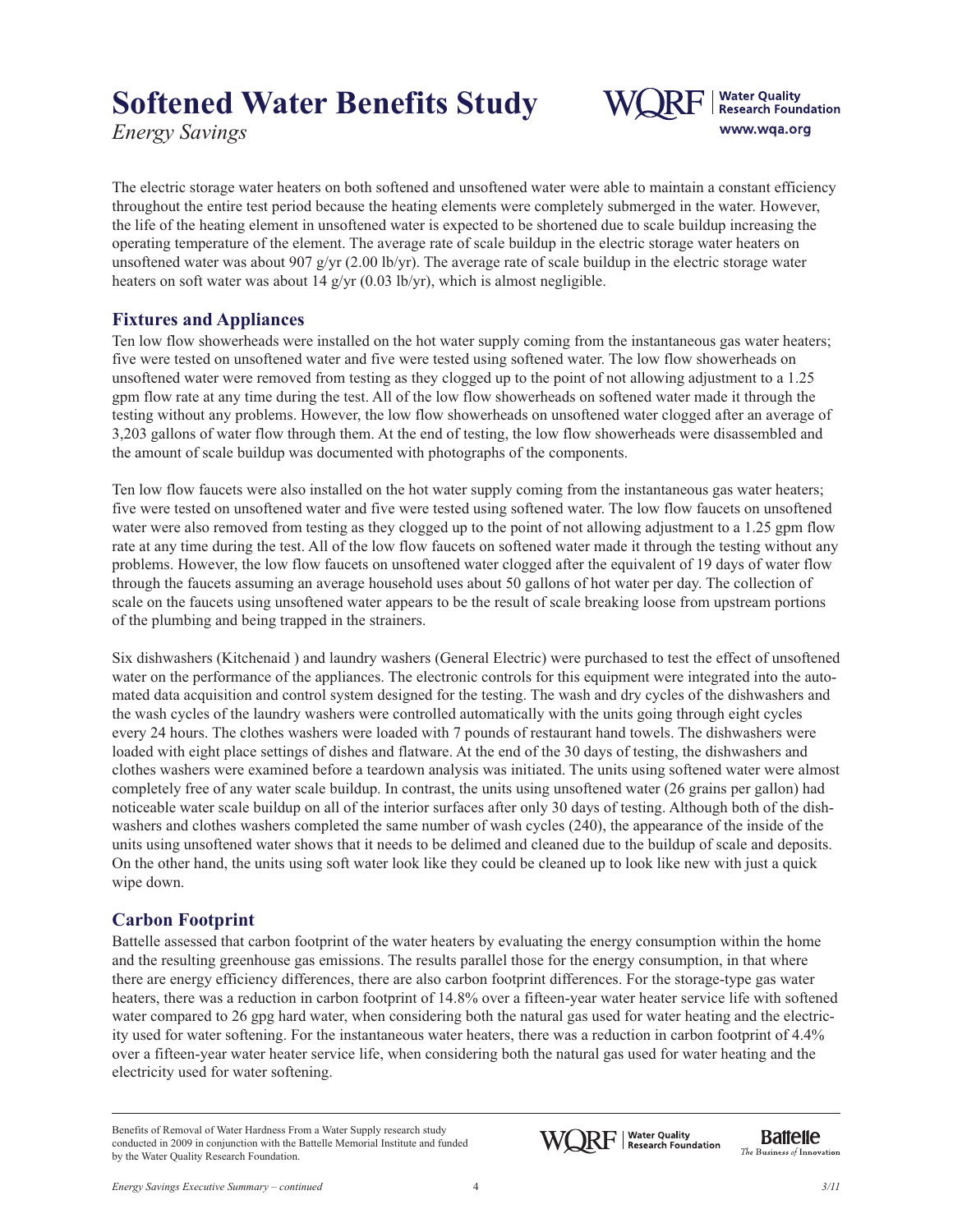*Energy Savings*



#### **Conclusions**

For gas storage and instantaneous water heaters, the use of a water softener to eliminate or minimize the scale forming compounds in water will result in the efficiency of the water heater remaining constant over the life of the unit. In contrast, gas storage and instantaneous water heaters using unsoftened water had a noticeable decrease in efficiency over the testing period resulting in higher natural gas use. This natural gas savings associated with the use of softened water will lead to direct energy and economic savings, as seen in the summary results in Table ES-2. In addition, because of the need to have the instantaneous water heater delimed or cleaned periodically, the economic savings can lead to recovery of the cost of a water softener and operating supplies in a period as short as a year, if the inlet water is sufficiently hard. Further, there are environmental benefits to the use of a water softener: the lower use of natural gas leads to reductions in the carbon footprint which are related to the decrease in total energy consumption. The increase in total energy consumption (as a result of a reduction in heat transfer efficiency) is related to the hardness: higher water hardness will lead to greater energy consumption without the use of a water softener, and consequently greater energy costs.

| <b>Water Hardness</b> (grains per gallon)                                 |           |                |           |      |      |      |           |
|---------------------------------------------------------------------------|-----------|----------------|-----------|------|------|------|-----------|
| <b>Cost Elements</b>                                                      | $\bf{0}$  | $\overline{5}$ | <b>10</b> | 15   | 20   | 25   | <b>30</b> |
| <b>Instantaneous Gas Water Heaters</b>                                    |           |                |           |      |      |      |           |
| Percent Life Cycle Energy Cost Savings, % <sup>1</sup>                    | <b>NA</b> | 5.4            | 5.4       | 5.4  | 5.4  | 5.4  | 5.4       |
| Percent Total Life Cycle Cost Savings, % <sup>1</sup>                     | <b>NA</b> | 14.0           | 22.5      | 31.2 | 39.6 | 48.4 | 57.0      |
| Estimated Usage before Deliming Required, Years <sup>2</sup>              | <b>NA</b> | 8.4            | 4.1       | 2.7  | 2.0  | 1.6  | 1.4       |
| <b>Gas Storage Water Heaters</b>                                          |           |                |           |      |      |      |           |
| Life Cycle Operating Efficiency Reduction<br>From Baseline, $\frac{9}{3}$ | 0.0       | 4.3            | 8.5       | 12.8 | 17.0 | 21.3 | 25.5      |
| Percent Life Cycle Energy Cost Savings, % <sup>4</sup>                    | <b>NA</b> | 3.1            | 6.6       | 10.3 | 14.5 | 19.0 | 24.2      |

| Table ES-2 - Estimated Savings for Gas-fired Water Heaters Using Softened Water Over 15 Years Life |  |  |  |
|----------------------------------------------------------------------------------------------------|--|--|--|
|                                                                                                    |  |  |  |

**Notes:** <sup>1</sup> Derived from Table 5-2

<sup>2</sup> Derived from Table 5-1

<sup>3</sup> Derived from Table 5-3

<sup>4</sup> Derived from Table 5-4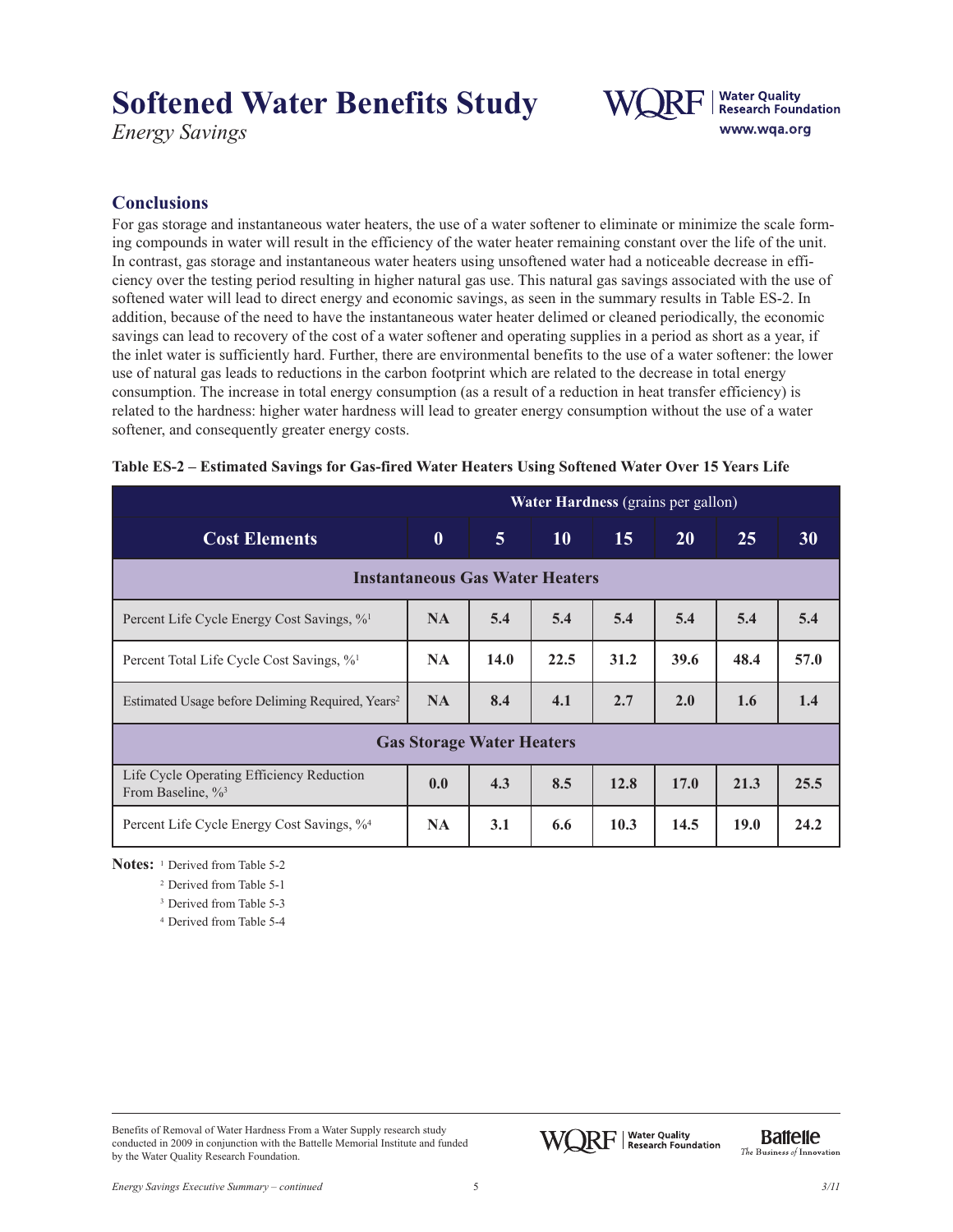*Energy Savings*



Electric storage water heaters did not record any difference in the electricity consumption between units receiving softened or unsoftened water. However, the life of the heating element on the electric water heater receiving unsoftened water would be expected to have a shorter life.

Low flow showerheads and faucets using unsoftened water clogged in less than seven days of accelerated life testing, whereas those units using softened water made it through the test without any problems.

The dishwashers and clothes washers on either soft or unsoftened water made it through 30 days of accelerated scale testing, but the units on unsoftened water had noticeable scale buildup on all surfaces that had contact with unsoftened water.

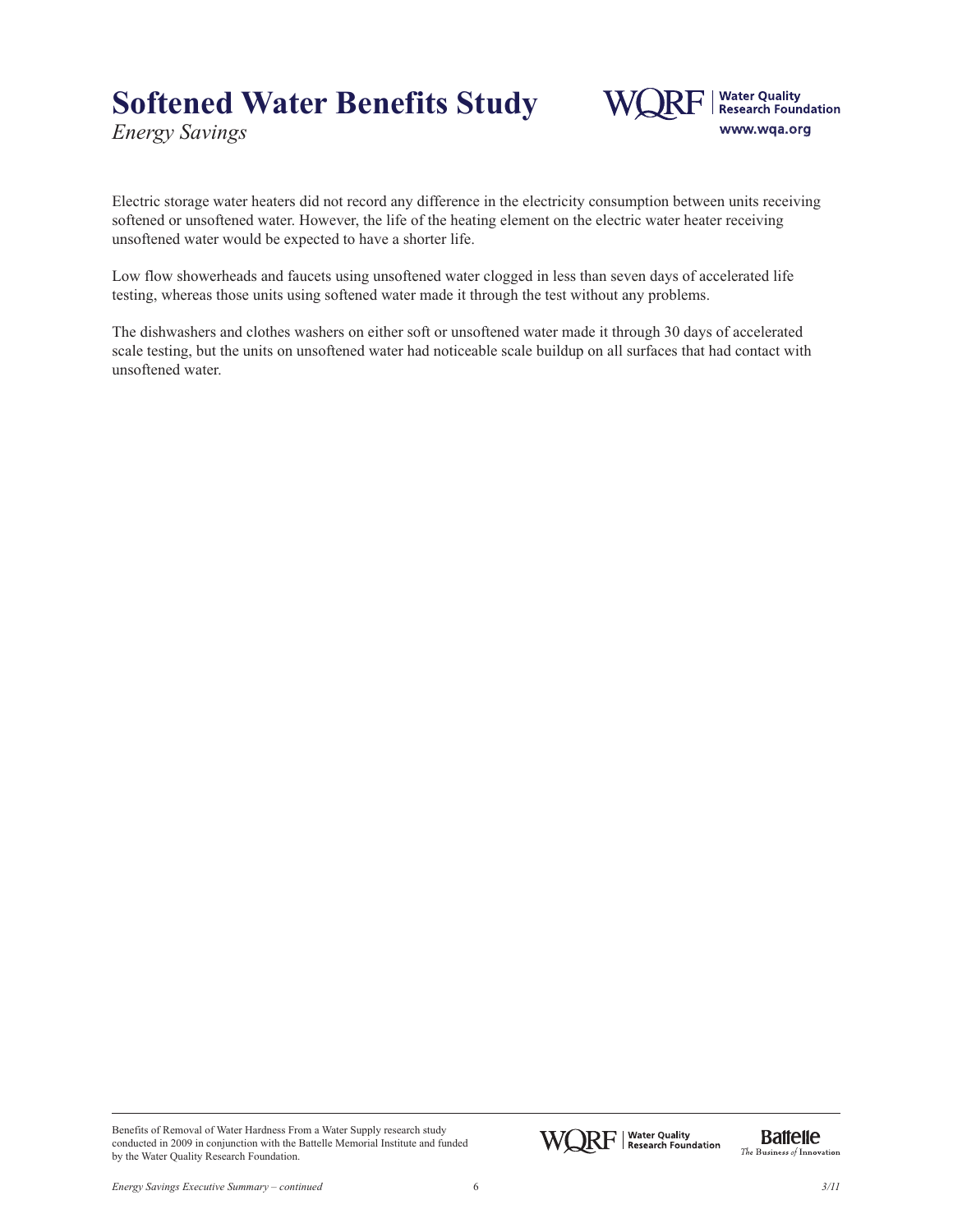*Detergent Savings – Laundry Study*



#### **Executive Summary**

Series of designed experiments were carried out to compare the effects of detergent dose, water hardness, and wash temperature on the stain removal performance of five household laundry detergents by Scientif Services Labo and wash temperature on the stain removal performance of five household laundry detergents by Scientific Services Laboratories located near Middletown, NY.

- **• Detergent usage was 50, 75 and 100% of the manufacturers recommended level.**
- Water hardness levels of 0 and 513 ppm (30 gpg) plus a center point level of 257 ppm (15 gpg) **were employed in these experiments.**
- **• Wash temperatures tested were 60, 80 and 100ºF.**

Stain removal effect of the following nine stains were studied:

**• Blood, coffee, dust sebum, grass, red wine, chocolate pudding, chocolate ice cream, barbecue sauce, ground in clay**

Six (6) liquid and three powder detergents were used in this study with five of them being used more completely in these experiments.

The guidelines of ASTM D 4265 were followed for the tests. Standard soiled and stained cotton swatches were used. The reflectance readings before and after the wash were measured and used for the analysis. JMP statistical software program was used to interpret the implications of the results obtained in this study.

The savings in detergent use and the energy required to heat the water is very high for each of the stains tested. Even when 50% of the detergent is used at a lower temperature of 60°F instead of 100°F, the washing yielded improved results when the softened water was used as compared to when hard water was used. The graph below shows that one can use cold water and half the detergents for washing clothes stained with any or all of these stains and still achieve the soil removal desired, if the very hard water is softened prior to such use. This is the most significant conclusion of this study.



| <b>Pattern</b> | Hardness,<br>ppm | Dose, $%$ | Temperature, |
|----------------|------------------|-----------|--------------|
| Case 1         | 513              | 100       | <b>100</b>   |
| Case 2         | 256.5            | 75        | 80           |
| Case 3         |                  | 50        | 60           |

The Detergent Savings Study was conducted in 2010 in conjunction with Scientific Services S/D, Inc. and funded by the Water Quality Research Foundation.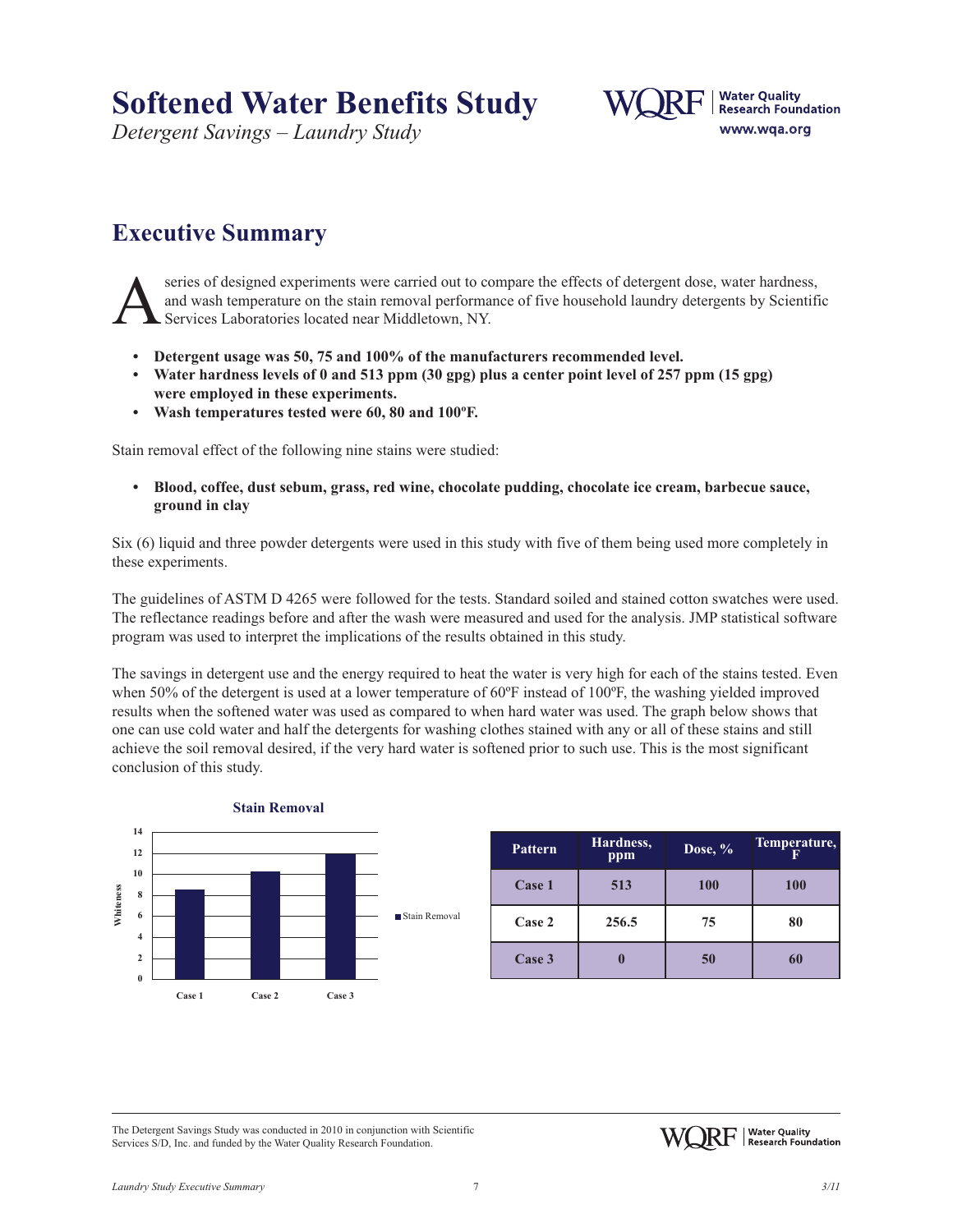*Detergent Savings – Laundry Study*



Reduction of hardness is significantly more effective on stain removal than either increase in temperature or detergent dose. This is demonstrated in the graph below for top loading washers, but it was also confirmed for side loading washers.



\*Note that the hardness effect of dust-sebum actually continues to 62.6 and is the most significant effect.

The results also showed the following conclusions:

- **• Stain removal performance increases dramatically when hardness is removed even when dose and temperature are also lowered. Depending on the stain, hardness reduction was up to 100 times more effective at stain removal than increasing temperature or increasing detergent dose.**
- **• Softening water will allow use of less detergent and save energy by lowering water temperatures while still maintaining or improving performance.**
- When water of any hardness is softened prior to its use in washing, the detergent use can be reduced by 50% and the washing can be carried out in 60°F cold water instead of 100°F hot water and achieve the **same or better stain removal yielding whiter clothes.**
- **• This was true for all stains and all detergents tested.**
- **• This was verified for top-loaded and high-efficiency front-loaded washers.**

The Detergent Savings Study was conducted in 2010 in conjunction with Scientific Services S/D, Inc. and funded by the Water Quality Research Foundation.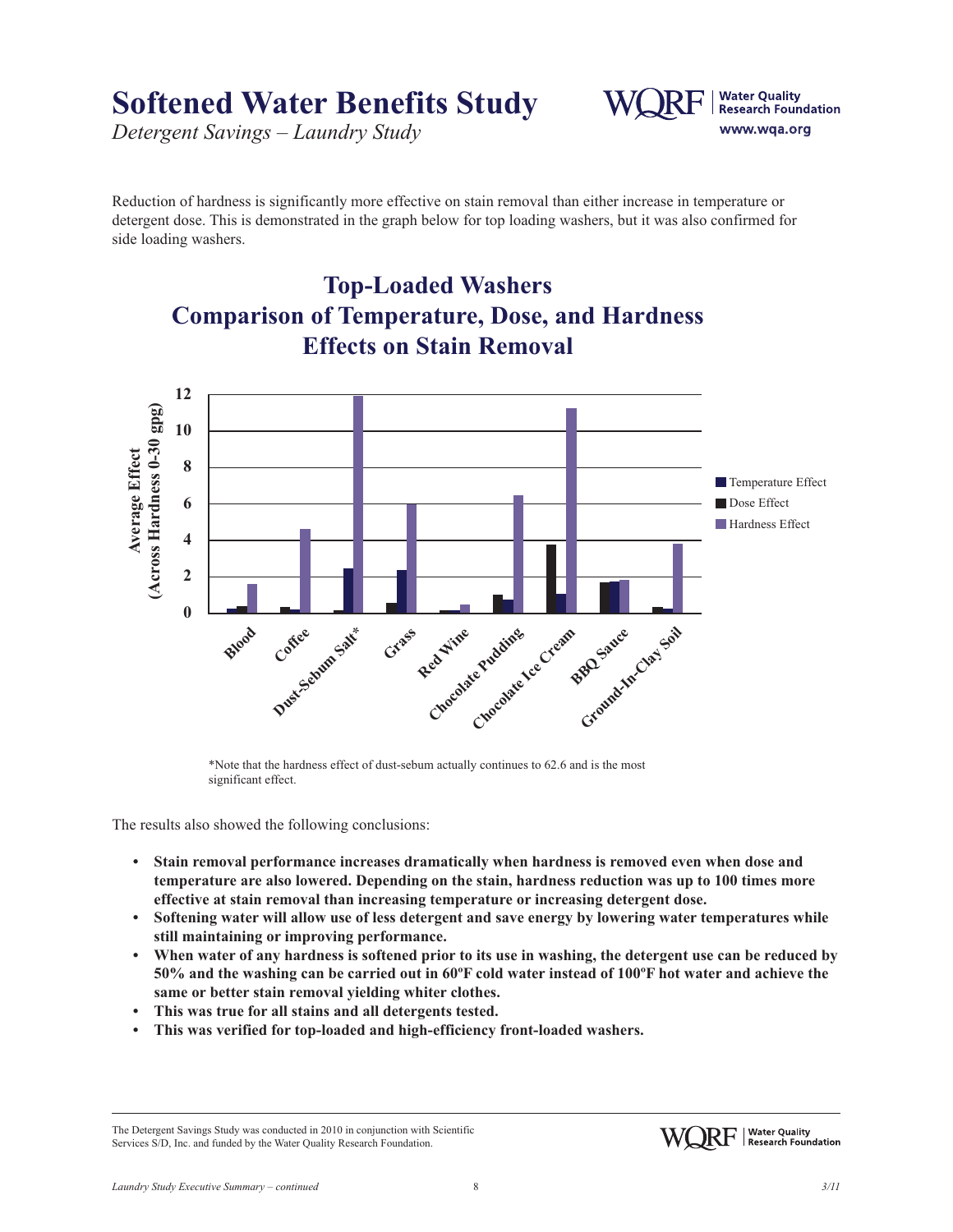*Detergent Savings – Dishwasher Study*



#### **Executive Summary**

study was conducted to investigate the interaction of detergent dose and water hardness levels on the performance of automatic dishwashers. Removal of difficult soils, as well as the resultant appearance terms of spotting performance of automatic dishwashers. Removal of difficult soils, as well as the resultant appearance in terms of spotting and filming, was measured by Scientific Services S/D, Inc. located in Sparrow Bush near Middletown, NY.

Two dishwashers with the specified load, as shown below, were used in all of these tests. The load consisted of:

- **• Dinner plates, silverware, glasses**
- **• Standard soils for filming and spotting including oatmeal, dry milk, and grease**
- Hard-to-remove-soils such as egg yolk, pizza sauce, spinach, brownie mix, fish, bread crumbs & olive oil

The guidelines of ASTM D 3556 were followed for the tests. Evaluations of the glasses and saucers were performed at the end of each of the two cycles after cooling and aging. At least three trained evaluators were used.

Six commercially available detergents (4 liquid and 2 tablets) were used in this study with three being used in the main part of the study in a comprehensive way.

Detergent levels and hardness levels used in these tests are shown below:

- Detergent dosages used in these tests were the amounts that can be contained in small cup, large cup, **and in both cups, which corresponds to 30 g, 55 g, 85 g.**
- Water hardness levels of 0 and 513 ppm (30 gpg) plus a center point level of 257 ppm (15 gpg) were **employed in these experiments.**
- **• Results were then arranged for statistical analysis by JMP Statistical Software.**

Statistically significant improvements by softening water with hardness were observed in spotting and filming performance as well as in better soil removal in automatic dishwashing. A graph showing thepossible savings in detergent has been generated as shown on the following page:



The Detergent Savings Study was conducted in 2010 in conjunction with Scientific Services S/D, Inc. and funded by the Water Quality Research Foundation.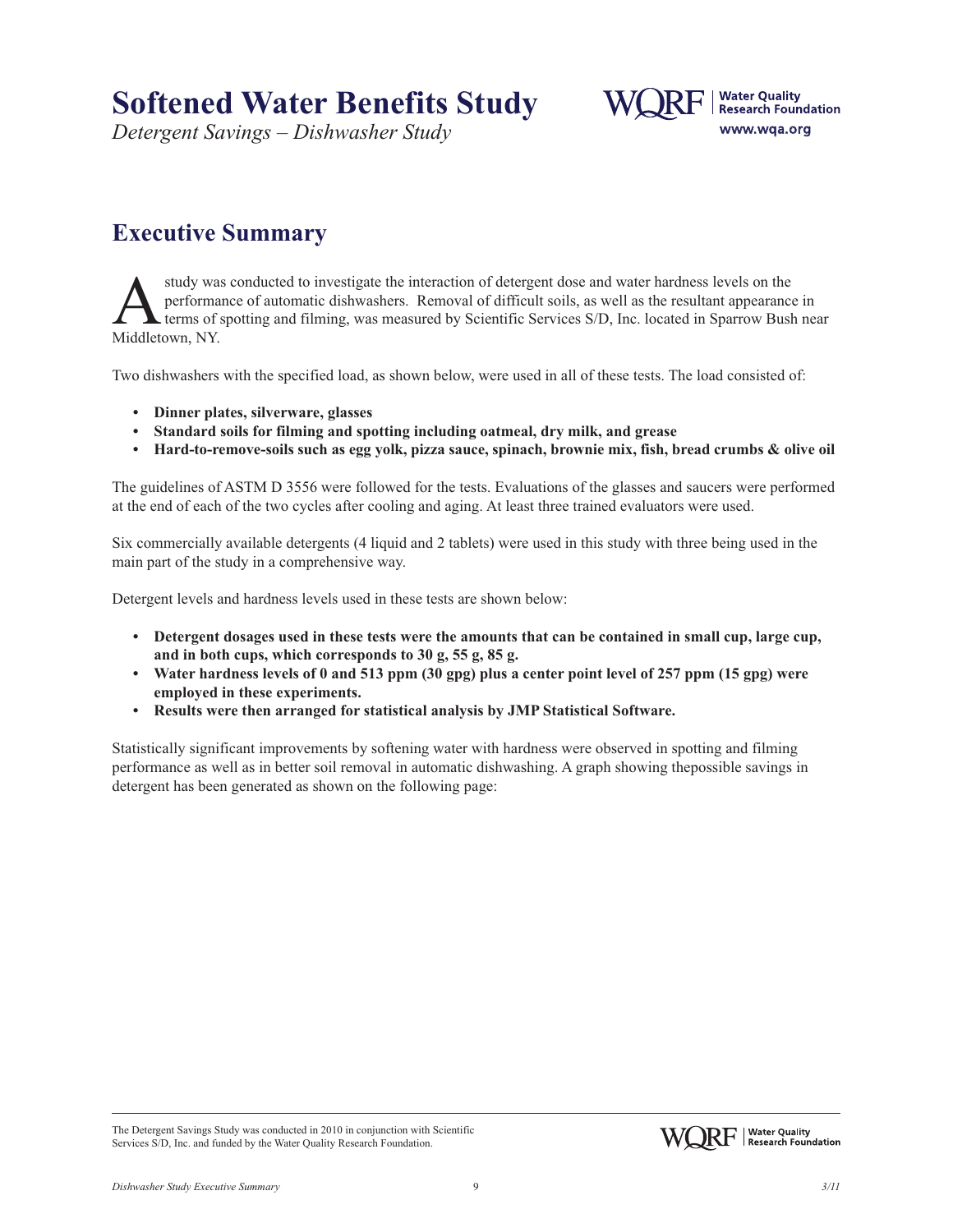*Detergent Savings – Dishwasher Study*



**Percent Savings**

**Detergent savings up to 70% was observed for dishwashing when softened water was used compared to hard** water. Depending on the soil, hardness reduction was found to be up to 12 times more effective at soil removal **than increasing detergent dose.**

Hardness reduction was ~6 times more effective at reducing spotting and twice as effective at reducing filming **as increasing detergent usage.**

**One detergent was run for an additional three cycles to show that the hardness/dose performance relationship would persist.**

Air drying, as a way to save electrical energy, was evaluated and is promising to provide better results when **soft water is used rather than hard water.**

With both tablet detergents, the beneficial effect of softening the wash water is much greater than the use of **two tablets rather than one.**

The Detergent Savings Study was conducted in 2010 in conjunction with Scientific Services S/D, Inc. and funded by the Water Quality Research Foundation.



www.wqa.org

**Water Quality Research Foundation**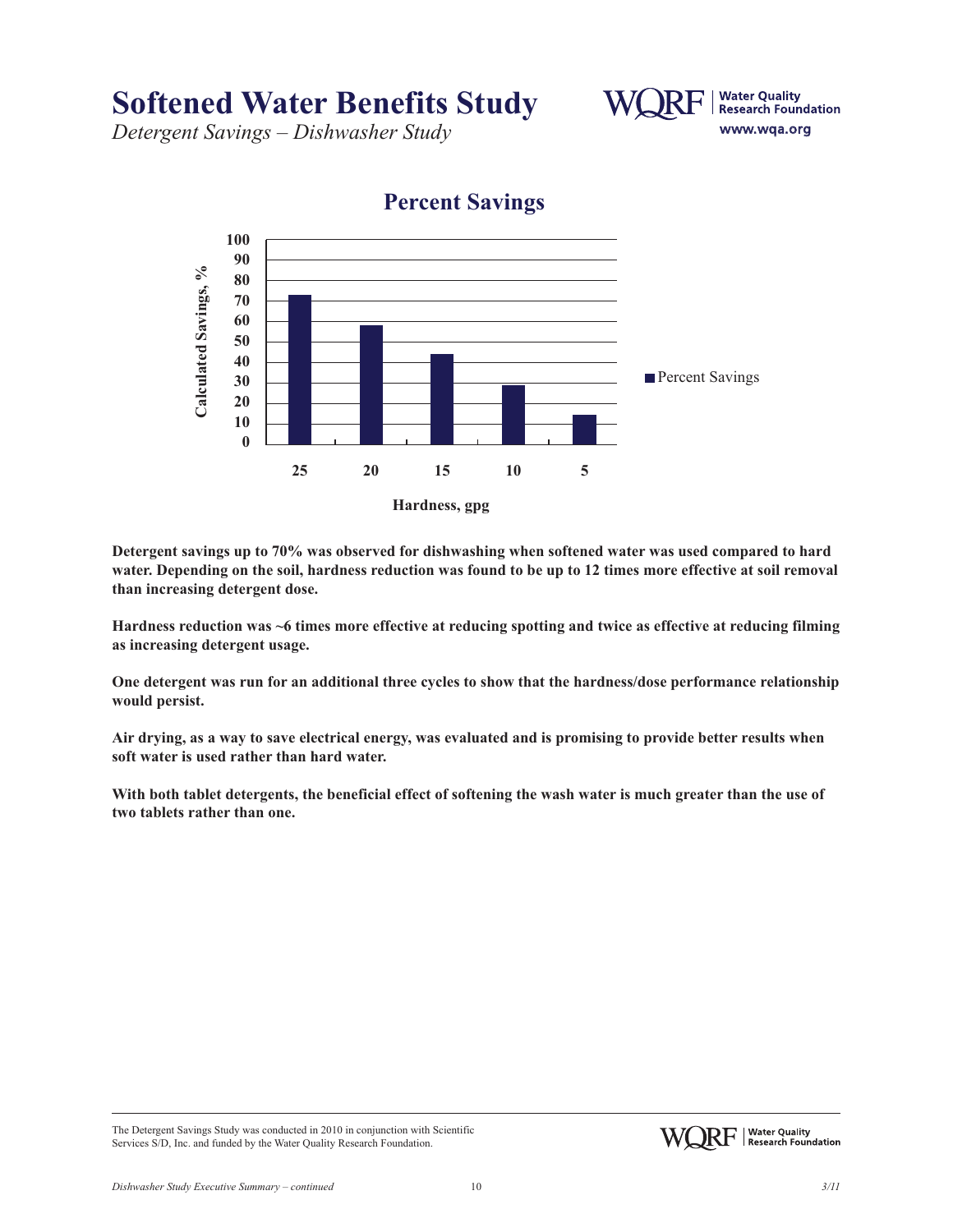



# US HOUSEHOLD ENERGY USAGE **US HOUSEHOLD ENERGY USAGE**



## **PREDICTED EFFICIENCY PREDICTED EFFICIENCY**



10 gpg Hardness 15 gpg Hardness

gallon) versus one operating on unsoftened<br>water with hardness of 30 grains per gallon. heater operating on soft water (O grains per water with hardness of 30 grains per gallon.Predicted efficiency of a gas storage water heater operating on soft water (0 grains per gallon) versus one operating on unsoftened Predicted efficiency of a gas storage water 30 gpg Hardness 30 gpg Hardness

**TIME, YEARS**

TIME, YEARS

Benefits of Removal of Water Hardness From a Water Supply research study<br>conducted in 2009 in conjunction with the Battelle Memorial Institute and funded<br>by the Water Quality Research Foundation. conducted in 2009 in conjunction with the Battelle Memorial Institute and funded Benefits of Removal of Water Hardness From a Water Supply research study by the Water Quality Research Foundation.